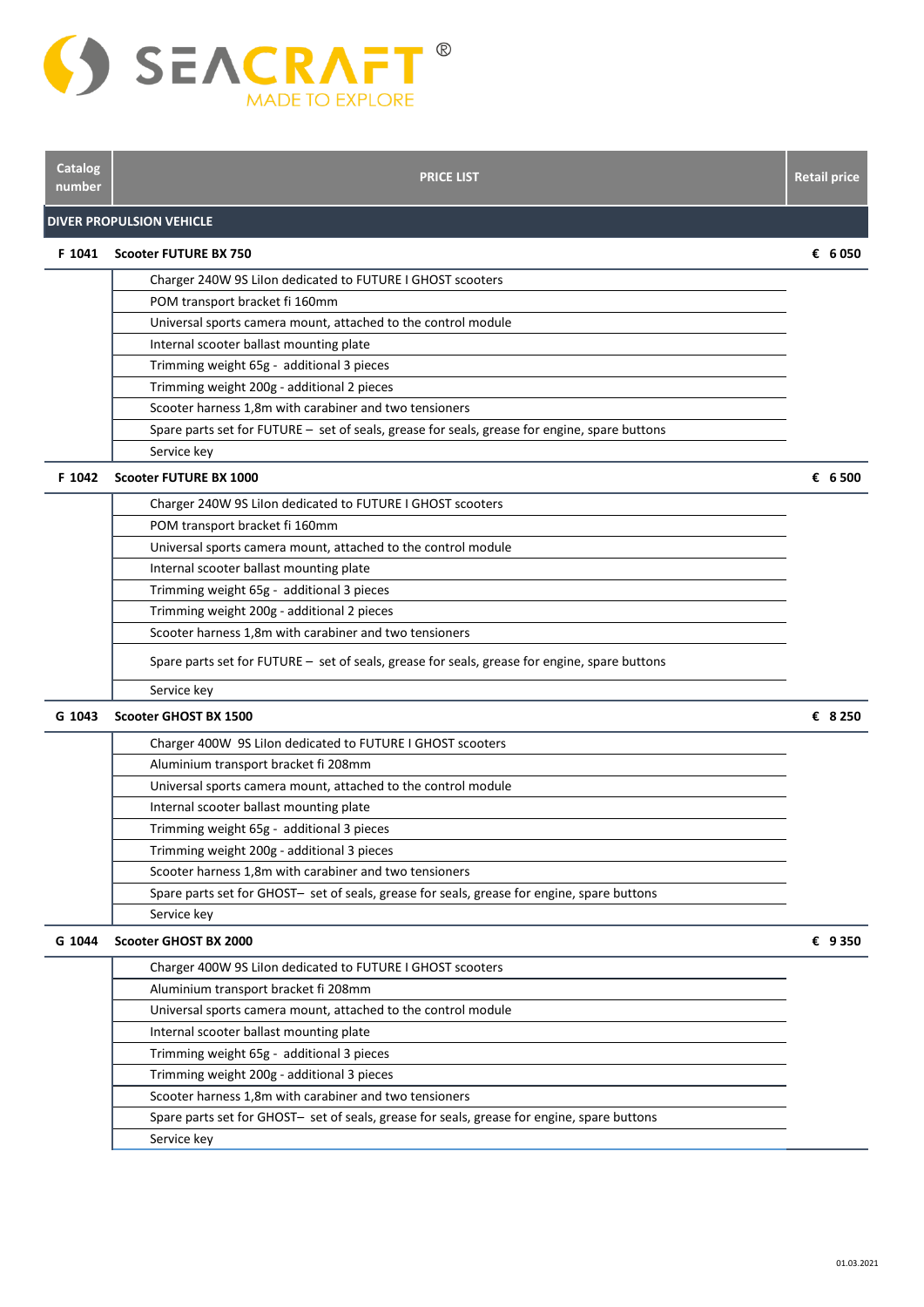

| <b>ADDITIONAL SERVICES</b> |                                                                                                                               |        |          |
|----------------------------|-------------------------------------------------------------------------------------------------------------------------------|--------|----------|
| D 1000                     | Dedicated tube engraving                                                                                                      | €      | 200      |
| D 1001                     | Power converter with E/O cable output (70cm) - installed in new Seacraft scooter                                              | €      | 520      |
| D 1002                     | Power converter installation in Seacraft scooter, together with E/O cable output (70cm)                                       | €      | 520      |
| D 1003                     | Hermetic charging port installation, and charger connector replacement                                                        | €      | 140      |
| <b>BATTERY</b>             |                                                                                                                               |        |          |
| F 1045                     | Battery dedicated to scooter FUTURE standard 750 Wh                                                                           |        | € 1320   |
| F 1046                     | Battery dedicated to scooter FUTURE long 1000 Wh                                                                              |        | € 1870   |
| G 1047                     | Battery dedicated to scooter GHOST standard 1500 Wh                                                                           |        | € 2640   |
| G 1048                     | Battery dedicated to scooter GHOST long 2000 Wh                                                                               |        | € 3800   |
| <b>CHARGERS</b>            |                                                                                                                               |        |          |
| U 1049                     | Charger 240W 9S Lilon dedicated to FUTURE I GHOST scooters                                                                    | €      | 350      |
| U 1050                     | Charger 400W 9S Lilon dedicated to FUTURE I GHOST scooters                                                                    | €      | 600      |
| U 1085                     | Charger 900W 9S Lilon dedicated to GHOST scooter                                                                              | €      | 950      |
| U 1051                     | Direct battery charging connector for FUTURE nad GHOST scooters                                                               | €      | 100      |
| U 1054                     | Charger 240W 9S Lilon dedicated to FUTURE I GHOST scooters- hermetic charging port connector                                  | €      | 350      |
| U 1055                     | Charger 400W 9S Lilon dedicated to FUTURE I GHOST scooters- hermetic charging port connector                                  | €      | 600      |
| U 1056                     | Charger 900W 9S Lilon dedicated to GHOST scooter- hermetic charging port connector                                            | €      | 950      |
| U 1058                     | Direct battery charging connector for FUTURE nad GHOST scooters- for hermetic charging port connector                         | €      | 100      |
|                            |                                                                                                                               |        |          |
|                            | <b>ELECTRONIC NAVIGATION CONSOLE</b>                                                                                          |        |          |
| E 2000                     | Electronic Navigation Console ENC3 - full set, purchased together with any Seacraft scooter                                   | €      | 980      |
|                            | <b>Electronic Navigation Console ENC3</b>                                                                                     |        |          |
|                            | Electronic Navigation Console ENC3 speed sensor-compact/cave version                                                          |        |          |
|                            | ENC mounting bracket - dedicated to chosen Seacraft model                                                                     |        |          |
| E 1111                     | Electronic Navigation Console ENC3 - full set dedicated for Seacraft scooters                                                 |        | € 1350   |
|                            | <b>Electronic Navigation Console ENC3</b><br>Electronic Navigation Console ENC3 speed sensor-compact/cave version             |        |          |
|                            | ENC mounting bracket - customer's choice                                                                                      |        |          |
| E 1112                     | Electronic Navigation Console ENC3 - full set dedicated for other scooters                                                    |        | € 1450   |
|                            | <b>Electronic Navigation Console ENC3</b>                                                                                     |        |          |
|                            | Electronic Navigation Console ENC3 speed sensor (arm version)                                                                 |        |          |
|                            | ENC or speed sensor mounting bracket - universal, for other DPV models, 2pcs.                                                 |        |          |
| E 1080                     | <b>Electronic Navigation Console ENC3</b>                                                                                     | €      | 879      |
| E 1081                     | Electronic Navigation Console ENC3 speed sensor                                                                               | €      | 279      |
| E 1082                     | Electronic Navigation Console ENC3 speed sensor-compact/cave version                                                          | €      | 279      |
| E 1083                     | Spare seals set for ENC3                                                                                                      | €      | 10       |
| E 1084                     | Charging port plug for ENC3                                                                                                   | €      | 20       |
| E 1085                     | Charging cable for ENC3                                                                                                       | €      | 30       |
| F 1077<br>F 1078           | ENC mounting bracket - dedicated to the scooter FUTURE<br>ENC speed sensor mounting bracket - dedicated to the scooter FUTURE | €<br>€ | 80<br>80 |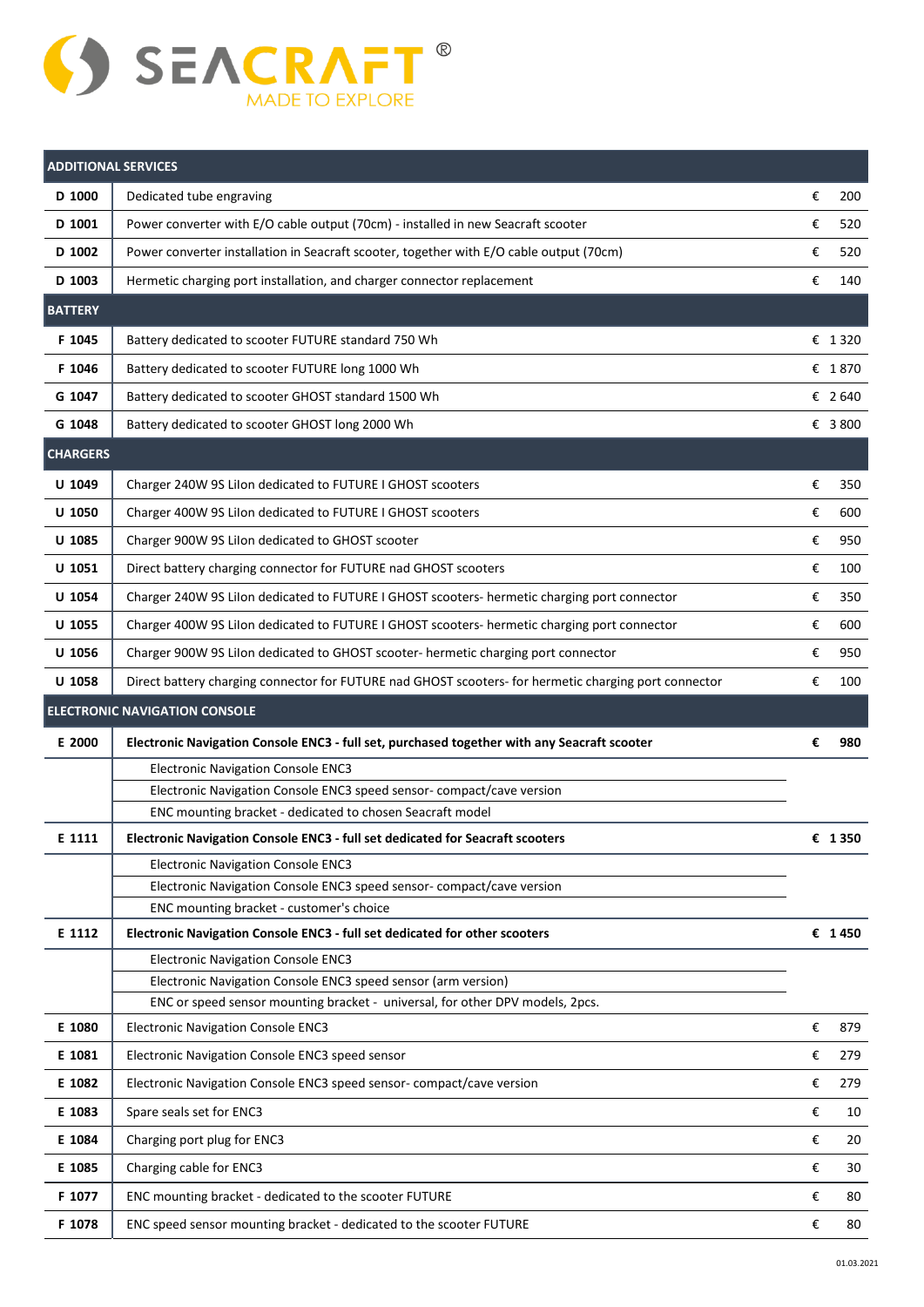

| G 1079           | ENC mounting bracket - dedicated to the scooter GHOST                                                          | €                       | 90     |
|------------------|----------------------------------------------------------------------------------------------------------------|-------------------------|--------|
| G 1080           | ENC speed sensor mounting bracket - dedicated to the scooter GHOST                                             | €                       | 90     |
| U 1081           | ENC mounting bracket - universal, for other DPV models                                                         | €                       | 90     |
| U 1087           | ENC speed sensor mounting bracket - universal, for other DPV models                                            | €                       | 90     |
| U 1090           | ENC mounting bracket-attached to the ENC                                                                       | €                       | 20     |
| E 1074           | ENC screen's protective foil                                                                                   | €                       | 20     |
| E 1073           | Electronic Navigation Console ENC2 speed sensor                                                                | €                       | 259    |
| E 1173           | Electronic Navigation Console ENC2 speed sensor-compact/cave version                                           | €                       | 270    |
| E 1075           | Spare seals set for ENC2                                                                                       | €                       | 10     |
| E 1076           | Charging port plug for ENC2                                                                                    | €                       | 20     |
| E 1077           | Charging cable for ENC2                                                                                        | €                       | 30     |
| <b>ACCESORRY</b> |                                                                                                                |                         |        |
| U 1073           | Aluminium transport box with dedicated insert foam                                                             |                         | € 1000 |
| F 1051           | Aluminium transport bracket fi 160mm (dedicated for FUTURE models)                                             | €                       | 230    |
| G 1052           | Aluminium transport bracket fi 208mm (dedicated for GHOST models)                                              | €                       | 250    |
| F 1053           | POM transport bracket fi 160mm (dedicated for FUTURE models)                                                   | €                       | 100    |
| G 1054           | POM transport bracket fi 208mm (dedicated for GHOST models)                                                    | €                       | 120    |
| U 1067           | Universal ball mount, attached to transport bracket (1pc.)                                                     | €                       | 60     |
| U 1070           | Carbonarm MOBY professional camera base, attached to 2 transport brackets                                      | €                       | 235    |
| U 1071           | Adapter for mounting the MOBY base on the scooter's cap - for photogrammetry, attached to 2 transport brackets | €                       | 120    |
| U 1057           | Universal sports camera mount, attached to the control module or transport bracket                             | €                       | 10     |
| U 1059           | Internal scooter ballast mounting plate                                                                        | €                       | 55     |
| U 1052           | Trimming weight 62g - "model 2017"                                                                             | €                       | 5      |
| U 1053           | Trimming weight 182g - "model 2017"                                                                            | €                       | 7      |
| U 1075           | Trimming weight 65g - "model 2020"                                                                             | €                       | 6      |
| U 1076           | Trimming weight 200g - "model 2020"                                                                            | €                       | 8      |
| U 1060           | Scooter harness 1,8m with carabiner and two tensioners                                                         | €                       | 50     |
| U 1061           | Professional harness tesioners, 2 pieces                                                                       | €                       | 40     |
| U 1062           | Harness for the nose of scooter with a carabiner                                                               | €                       | 25     |
| F 1062           | Seals set for FUTURE scooter                                                                                   | €                       | 60     |
| G 1063           | Seals set for GHOST scooter                                                                                    | €                       | 90     |
| U 1064           | Service key                                                                                                    | €                       | 40     |
| U 1065           | Grease for seals 14 ml                                                                                         | €                       | 8      |
| U 1066           | Grease for seals 50 ml                                                                                         | €                       | 20     |
| U 1068           | Engine grease 5ml                                                                                              | $\boldsymbol{\epsilon}$ | 10     |
| U 1069           | Spare rubber buttons for DPV's steering module, or ENC - 2pcs                                                  | €                       | 5      |
| F 1065           | Scooter stand 160mm (dedicated for FUTURE models)                                                              | €                       | 90     |
| G 1066           | Scooter stand 208mm (dedicated for GHOST models)                                                               | €                       | 90     |